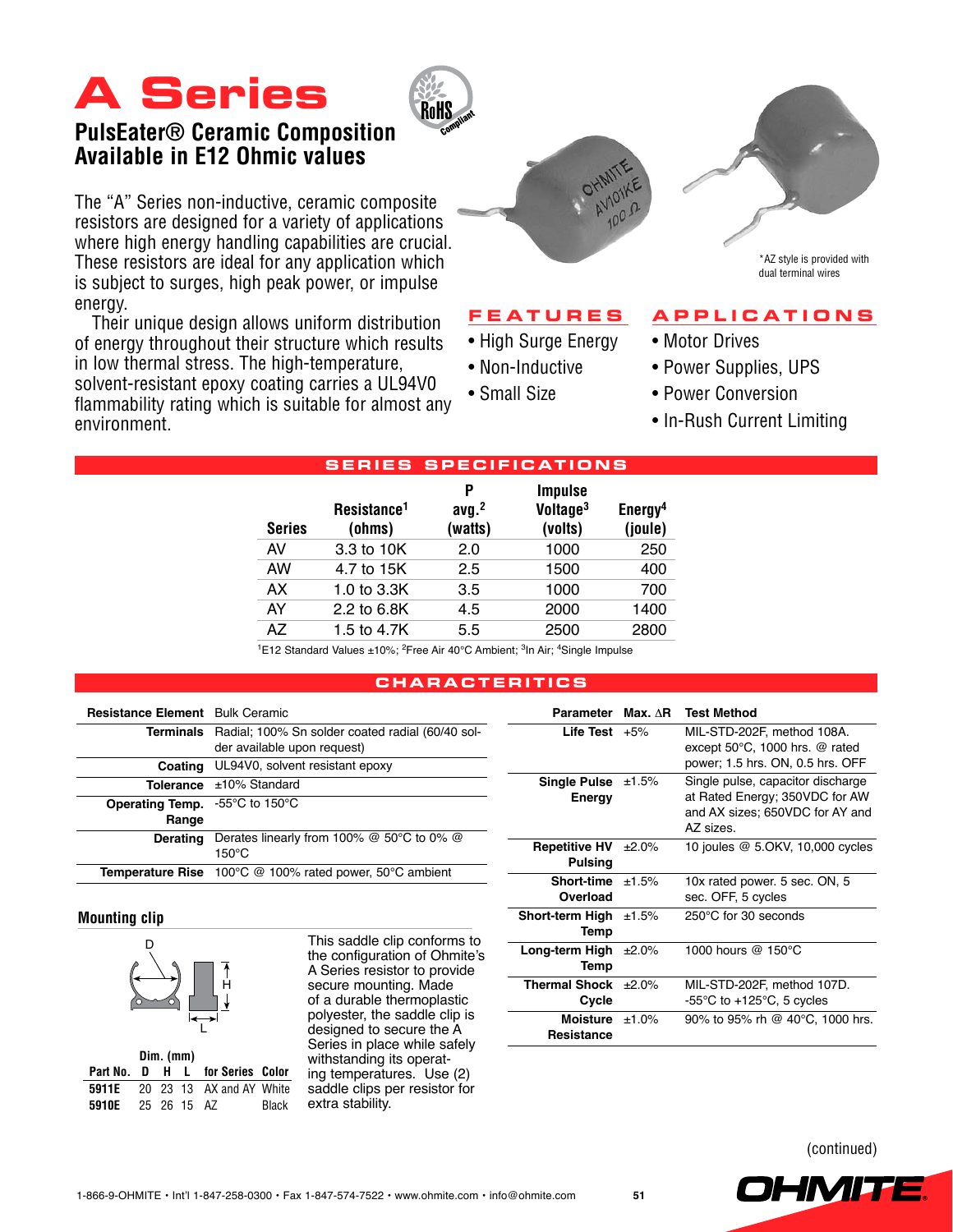

## **PulsEater® Ceramic Composition Available in E12 Ohmic values**

#### **d imensions**





| Series | P<br>avq.2<br>(watts) | max.<br>(mm) | D<br>max.<br>(mm) | н<br>max.<br>(mm) | S<br>norm.<br>(mm) | Term. wire<br>qauqe<br>(AWG) | Weiaht<br>(g) |
|--------|-----------------------|--------------|-------------------|-------------------|--------------------|------------------------------|---------------|
| AV     | 2.0                   | 15           | 13                | 22                | 12.5               | 20                           | 3.9           |
| AW     | 2.5                   | 20           | 13                | 19                | 17.5               | 20                           | 5.4           |
| AX     | 3.5                   | 15           | 21                | 26                | 12.5               | 18                           | 10            |
| AY     | 4.5                   | 25           | 21                | 26                | 22.5               | 18                           | 19            |
| AZ     | 5.5                   | 30           | 26                |                   | 27                 | 18                           | 33            |

#### **or d erin g information**

|      |                       |                                                                   | <b>RoHS</b> compliant               |
|------|-----------------------|-------------------------------------------------------------------|-------------------------------------|
|      |                       | 56 G K                                                            |                                     |
| Size | Ohm Value<br>Example: | $33G = 3.3$ Ohms $M = 20%$<br>$330 = 33$ Ohms<br>$331 = 330$ Ohms | <b>Tolerance</b><br>$K = 10\%$ std. |

**Standard Values**

| value<br><b>Series</b><br>Part No.<br>Ohmic<br>Prefix $\blacktriangleright$<br>⋛<br>⋧<br>¥<br>≽<br>₽<br>Suffix <b>Y</b> | value<br><b>Series</b><br>Part No.<br>Ohmic<br>Prefix $\blacktriangleright$<br>⋛<br>⋨<br>ਣੇ<br>⋧<br>₽<br>Suffix <b>Y</b> | value<br><b>Series</b><br>Part No.<br>Ohmic<br>Prefix $\blacktriangleright$<br>≹<br>≱<br>≽ ≽<br>⋧<br>Suffix <b>Y</b> | value<br><b>Series</b><br>Part No.<br>Ohmic<br>Prefix $\blacktriangleright$<br>⋛<br>⋨<br>⋧<br>さく<br>Suffix $\blacktriangledown$                                                                                                                                                                                                                                                                                                                                                                                     |
|-------------------------------------------------------------------------------------------------------------------------|--------------------------------------------------------------------------------------------------------------------------|----------------------------------------------------------------------------------------------------------------------|---------------------------------------------------------------------------------------------------------------------------------------------------------------------------------------------------------------------------------------------------------------------------------------------------------------------------------------------------------------------------------------------------------------------------------------------------------------------------------------------------------------------|
| $1.0 - 10$ GK<br>$\checkmark$                                                                                           | -56GK<br>$5.6 -$                                                                                                         | 33<br>-330K<br>v v v v                                                                                               | 220<br>$-221K$<br>v v<br>✓                                                                                                                                                                                                                                                                                                                                                                                                                                                                                          |
| $1.2 - 12$ GK                                                                                                           | -68GK<br>6.8 <sub>2</sub><br>✓                                                                                           | 390K<br>39<br>✓<br>✓✓<br>✓                                                                                           | 270<br>$-271K$                                                                                                                                                                                                                                                                                                                                                                                                                                                                                                      |
| $1.5 - 15$ GK<br>✓                                                                                                      | -82GK<br>$8.2 \cdot$<br>✓                                                                                                | 47<br>470K<br>$\boldsymbol{\nu}$<br>✓<br>び                                                                           | 330<br>-331K<br>v v v                                                                                                                                                                                                                                                                                                                                                                                                                                                                                               |
| $1.8 - 18$ GK                                                                                                           | $-100K$<br>ンンン<br>$10^{\circ}$<br>້ັນ                                                                                    | 560K<br>56<br>✓<br>✓                                                                                                 | 470<br>–471K<br>✓ ✓<br>✓                                                                                                                                                                                                                                                                                                                                                                                                                                                                                            |
| $2.2 - 22$ GK<br>v v                                                                                                    | $12 - 120K$                                                                                                              | -680K<br>68<br>✓<br>v v                                                                                              | 560<br>-561K                                                                                                                                                                                                                                                                                                                                                                                                                                                                                                        |
| $2.7 - 27$ GK                                                                                                           | $-150K$<br>15<br>$\boldsymbol{\checkmark}$<br>ັ<br>✓                                                                     | 820K<br>82<br>✓                                                                                                      | 680<br>681K<br>✓<br>✓                                                                                                                                                                                                                                                                                                                                                                                                                                                                                               |
| $-33$ GK<br>$3.3 -$<br>✓<br><u>v v v</u>                                                                                | $-180K$<br>18                                                                                                            | 100<br>$-101K$<br>______                                                                                             | 820<br>-821K<br>✓<br>✓                                                                                                                                                                                                                                                                                                                                                                                                                                                                                              |
| -39GK<br>$3.9 -$<br>✓<br>✓                                                                                              | 22<br>-220K<br><i>v v v v v</i>                                                                                          | $-121K$<br>120                                                                                                       | 1000<br>$-102K$<br>✓<br>✓ ✓<br>✓<br>✓<br>$\frac{1}{2} \left( \frac{1}{2} \right) \left( \frac{1}{2} \right) \left( \frac{1}{2} \right) \left( \frac{1}{2} \right) \left( \frac{1}{2} \right) \left( \frac{1}{2} \right) \left( \frac{1}{2} \right) \left( \frac{1}{2} \right) \left( \frac{1}{2} \right) \left( \frac{1}{2} \right) \left( \frac{1}{2} \right) \left( \frac{1}{2} \right) \left( \frac{1}{2} \right) \left( \frac{1}{2} \right) \left( \frac{1}{2} \right) \left( \frac{1}{2} \right) \left( \frac$ |
| 4.7—47GK $\checkmark$<br>✓                                                                                              | 27<br>$-270K$<br>v                                                                                                       | 150<br>-151K<br>びび<br>✓<br>180<br>$-181K$                                                                            |                                                                                                                                                                                                                                                                                                                                                                                                                                                                                                                     |

Check product availability at **www.ohmite.com**  $\mathsf{v}$  = Standard values Non-standard values subject to a minimum handling charge per item.